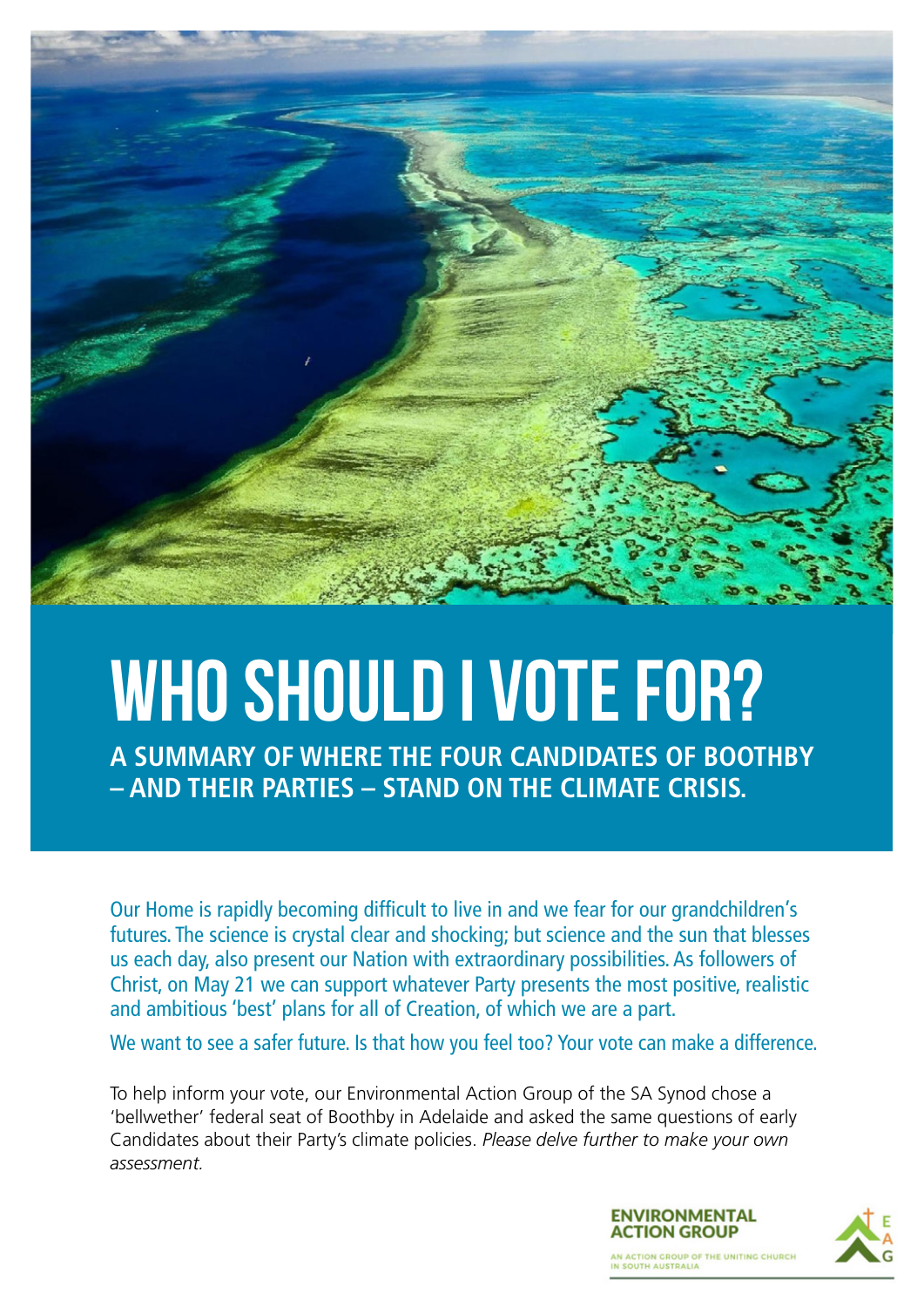## **LIBERAL | Dr Rachel Swift**

*Despite Rachel's evident convictions and material sent to us, the Coalition has no "Climate policy" as such; their 'emission reduction' plans form part of their Resources policy. We were left with a question: are they asking us to trust them to very slowly shift our economy from its immense and government-supported, reliance on fossil fuels – while also both, expanding coal mines and, initiating some clean/green projects, with new longer term 'targets' in sight? This would seem to be very risky as fossil fuels are certainly doomed, and our economies are already being devastated by 'natural disasters' and agricultural shifts – both unquestionably fueled by the rapidly warming of our sacred home.*

The Coalition's [Technology Investment Roadmap](https://www.industry.gov.au/data-and-publications/technology-investment-roadmap-low-emissions-technology-statement-2021) and the new target of 'Net Zero emissions by 2050' (and '26-28% below 2005 levels by 2030') represents a 'softly-softly' approach to the transformation required (according to the UN). It does this by outlining emissions-reducing initiatives such as: green hydrogen and low cost solar; \$2BN for a Climate Action Support Fund e.g. for infrastructure for electric cars, and green fuels for shipping. They also want to upgrade the electricity grid and support a 'national hydrogen strategy' with considerable dollars attached. *These are welcome new developments.* It advocates 'technology not taxes' but heavily relies on our taxpayer monies to underwrite fossil fuels.

Instead of a 'market' for carbon (or a so-called 'carbon tax') which they removed, and despite a principle of 'choices not mandates', they force polluters to pay if they pollute too much; through a 'safeguards mechanism'. However, this has permitted industrial emissions to *increase*. Also of concern, the most recent Budget again allocated our taxes to those that mine, produce or use fossil fuels – an \$11BN subsidy. That's a big sum which could have shunted us into a new clean future and although not a 'tax' – it uses our taxes to prolong rather than limit planet-warming industries.

The *Roadmap* also relies on methods to reduce our emissions (such as, to trap and store dangerous gases) that we looked at last year [\[EAG Fact](https://www.environmentalaction.org.au/_files/ugd/d3b1c1_a91a331e8e6f4beba7f2544e7116dcf8.pdf)  [Sheet 'Gas as a transition fuel'](https://www.environmentalaction.org.au/_files/ugd/d3b1c1_a91a331e8e6f4beba7f2544e7116dcf8.pdf)] and found to be: expensive, so it reduces funds available to renewables; not very effective overall; and which seem designed to extend the working life of [clearly, market-doomed] polluting enterprises well in to the future.

In summary, it is surprising the Coalition still lacks a cohesive climate policy which is well overdue and its drive' towards renewables seems in stark contrast to their ongoing 'propping up' of older technologies not supported by the International Energy Agency. More information here: [https://](https://www.liberal.org.au/our-policies) [www.liberal.org.au/our-policies](https://www.liberal.org.au/our-policies)

## **LABOR | Louise Miller-Frost**

*Labor's Climate Policy,* Powering Australia*, presents a cohesive set of policies to energetically drive a clean energy future even in the short term, but stops short of forcing closures of polluting industries. [https://www.alp.org.au/we-stand-for/](https://www.alp.org.au/we-stand-for/policies-and-commitments/) [policies-and-commitments/](https://www.alp.org.au/we-stand-for/policies-and-commitments/)*

Our (zoom) discussions with the new Labor Candidate for Boothby Ms Louise Miller-Frost,

were quickly followed by Labor's Climate policy launch by the Shadow Minister for Climate Change and Energy, Chris Bowen MP. Their new (independently modelled) *[Powering Australia](https://www.alp.org.au/policies/powering-australia)* policy has a strong regional, 'renewables-growthjobs' focus. Both persons demonstrated a sense of urgency about the issues (which we share, given [IPCC](https://www.ipcc.ch/report/sixth-assessment-report-cycle/) reports). *Powering Australia* sets out cohesive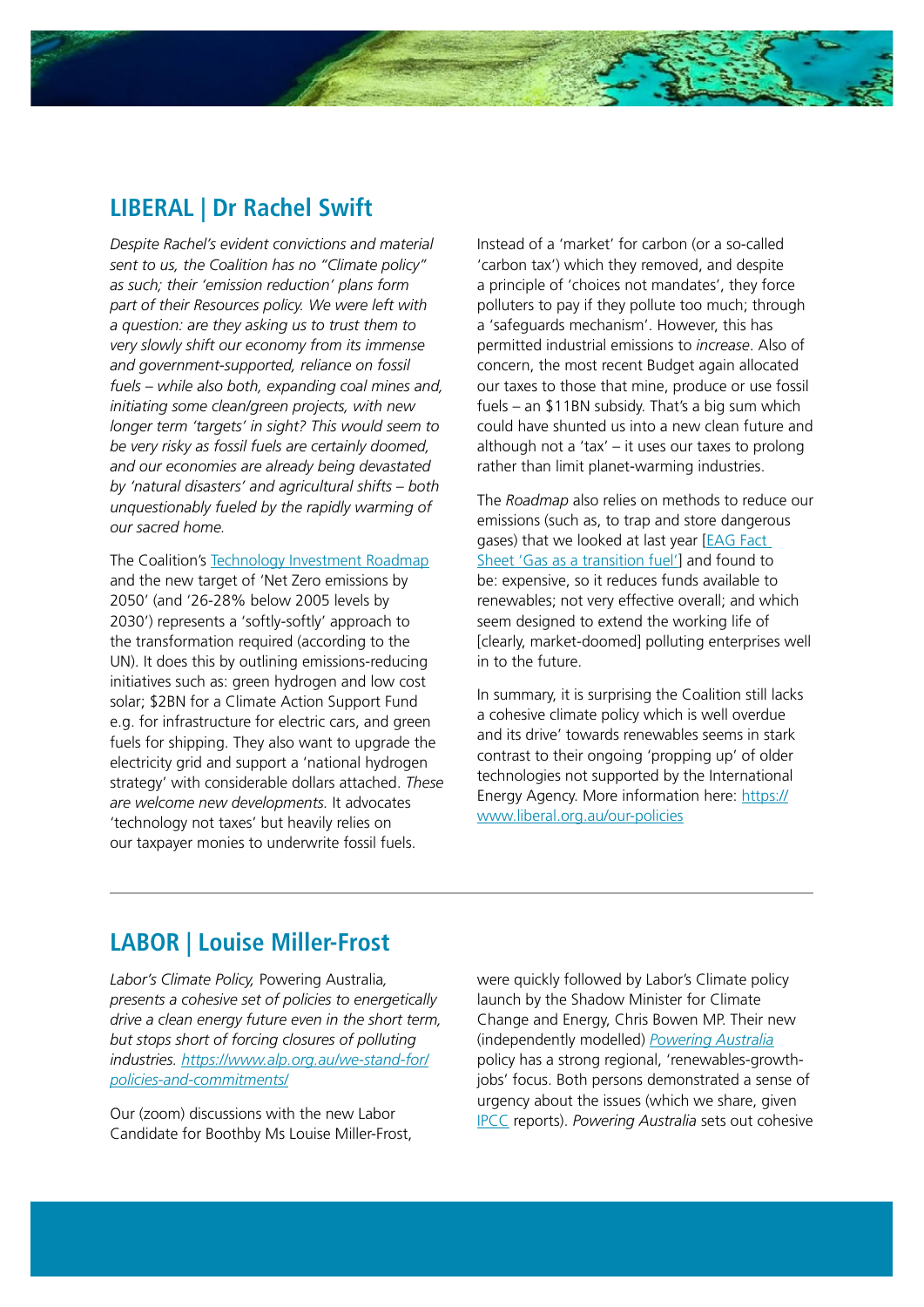

policies which the Business Council of Australia have publicly supported.

The policy reveals they are prepared to be held accountable during the 'next term of office' as their plans are specific and detailed and will require annual reports to Parliament. Its elements include: *Legislate* [a key point of difference to the Coalition's approach] to reduce emissions 43% by 2030; net zero by 2050; 'Rewiring the Nation' (\$20 BN upgrade to electricity grid to bring renewable energy to more, and a boost to jobs in regions (64,000 direct, many thousands more, indirect): \$3BN to green metals (steel, alumina, hydrogen, etc.); Electric Vehicle tax cut. Electrify everything possible; co-invest \$100M for 85 solar

banks – cheaper electricity for more than 25,000 households without rooftop solar, like renters and low-income households: a Community Battery policy; \$200M to support the grid and provide shared storage for up to 100,000 households; 10,000 Renewable Energy apprentices. Labor pledged to improve the Safeguards Mechanism (mandatory emissions reductions by large polluters), to restore the Climate Change Authority, and review the Carbon Credit system.

They plan to: let the 'market decide' on fossil fuels but to 'push' the market through a suite of policies to make that shift faster (while aiming for 82% renewable-energy generation in their model); and to become a world leader in this space.

#### **THE AUSTRALIAN GREENS | Jeremy Carter**

*The Greens may be considered unlikely to be able to form government in their own right, their policies represent an 'untainted, [by corporate donations] scientifically backed' plan to forcefully nudge the major parties toward bolder climate action and hold them to account – with a sense of urgency we believe is justified.*

The Greens' Candidate Jeremy Carter met with us by zoom. On 'climate action' they want to (quote) 'tackle the climate crisis' by 'planning for, and commencing implementation of, the phase-out of fossil fuels in the energy, transport and construction sectors, while working with the agriculture sector to reverse deforestation and sequester carbon through farming practices'.

Asked *'If your Party is not able to form Government in its own right, is it committed to working with others to address global warming as a matter of priority?'*

'Absolutely. When The Greens held the balance of power... we negotiated a price on carbon which resulted in a rare period of emissions reduction in Australia... The Greens (quote) *'don't take* 

*corporate donations'* and want to see a '75% reduction in carbon emissions by 2030 and net zero carbon emissions by 2035, an immediate ban on the construction of new coal, oil and gas infrastructure...

Asked *'What is your plan to support and provide alternative opportunities for workers displaced from the fossil fuel industry?'*

'We will support workers and communities to find industries to provide meaningful, long-term work as the economy changes. We will create good long-term jobs, reskilling workers into industries which have similar skill sets, and providing grants... new employers'. The Greens plan includes: 'Legislating to make fossil fuel companies pay to clean up their mess, and reinvesting those funds in our infrastructure – from flood-proofing stormwater drains, to improving the capacity of our transport systems to handle heat waves'.

In summary, 'climate change' is in the 'DNA' of the Greens: Jeremy Carter, Engineer.

Detail here:<https://greens.org.au/platform/climate>